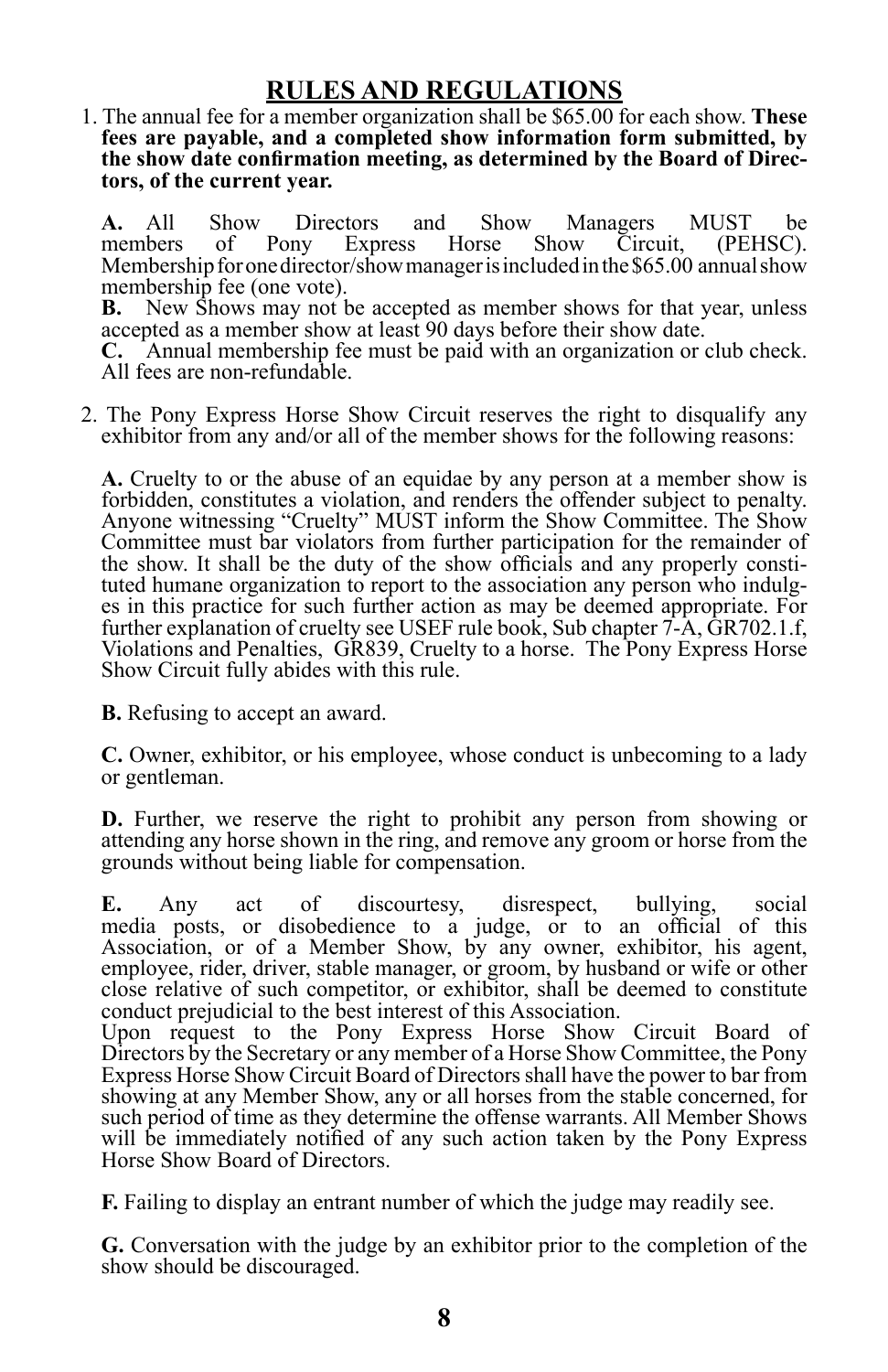**H.** Any horse or rider placed on a USDA, AQHA, USEF, or any HIO suspen- sion/violation list will lose all year-end points in P.E.H.S.C.

3. Any violations of the Pony Express Rules may void Points for Pony Express, at the discretion of the Pony Express Executive Board.

4. **Protests.** A protest must be in writing, and addressed to the Show Chairman and accompanied by a deposit of \$50.00. It must be postmarked and addressed to the Show Chairman within 96 hours of the conclusion of the show. The deposit will be forfeited if the protest is not sustained. If the protest is, the entry standing next in award will be moved up. All protest fee shall be made payable to the Pony Express Horse Show Circuit, who will then bear all expenses pertaining to the protest up to the amount of protest fee. Expenses over and above this amount, shall be borne equally by the Member Show and the Pony Express Horse Show Circuit. All protests must be immediately referred to the Executive Committee of the Circuit by the Show Chainman. Pony Express should keep the person initiating the protest and the Show Chairman informed of progress in resolving the protest and it should be resolved in an expeditious manner.

5. All entries shall be made by the exhibitor, owner, or his authorized agent, and no animal will beadmitted for exhibit unless the entry blank be duly signed by the exhibitor, or authorized agent. Proof of current health statement and/or negative Coggins test as required by state law, must be submitted at time of entry. Juvenile entries are to be signed by parent or guardian, or authorized agent.

6. A copy of the registration papers showing proof of ownership must be avail- able upon request for all divisions requiring registration papers. Registration numbers must be recorded on entry forms and class sheets.

7. A Member Show reserves the right to postpone the show for any cause if found advisable, or to cancel any class not properly filled. A work off may be required if any class has excessive entries, but must be tied as one class.

8. Rain Date reschedules shall conform with Rule 20 and the reschedule date be confirmed by the Secretary of the Pony Express Horse Show Circuit.

9. A Member Show reserves the right:

**A.** Show Management may allow a period of not more that two (2) minutes during which horses are permitted to enter the ring. At the expiration of this period, the entry gate must be closed.

**B.** To measure any and all horses for any class. Ponies should be 14.2 hands (58") and under, unless otherwise specified.

10. All Member Shows are required to send a sample showbill/premium list a er. If the show bill is printed in the current PEHSC Directory, this requirementis fulfilled. Advertisements in the PEHSC Directory without Showbills **DO NOT MEET** this requirement. In order for a class to be a Point Class in PEHSC, it must be listed on the showbill the same as the PEHSC Approved Point Classes. Class additions made after the initial approval by the Point Recorder must be must resubmitted to the Point Recorder 30 days prior to show date for points to count. The newly approved showbill/premium list must then be emailed, or postal mailed to, and received by, PEHSC membership two weeks prior to the show dates, and it shall be that showbill/premium list that is recognized for point tabulation. Classes added or changed on the show premium after this will NOT be a Point Class.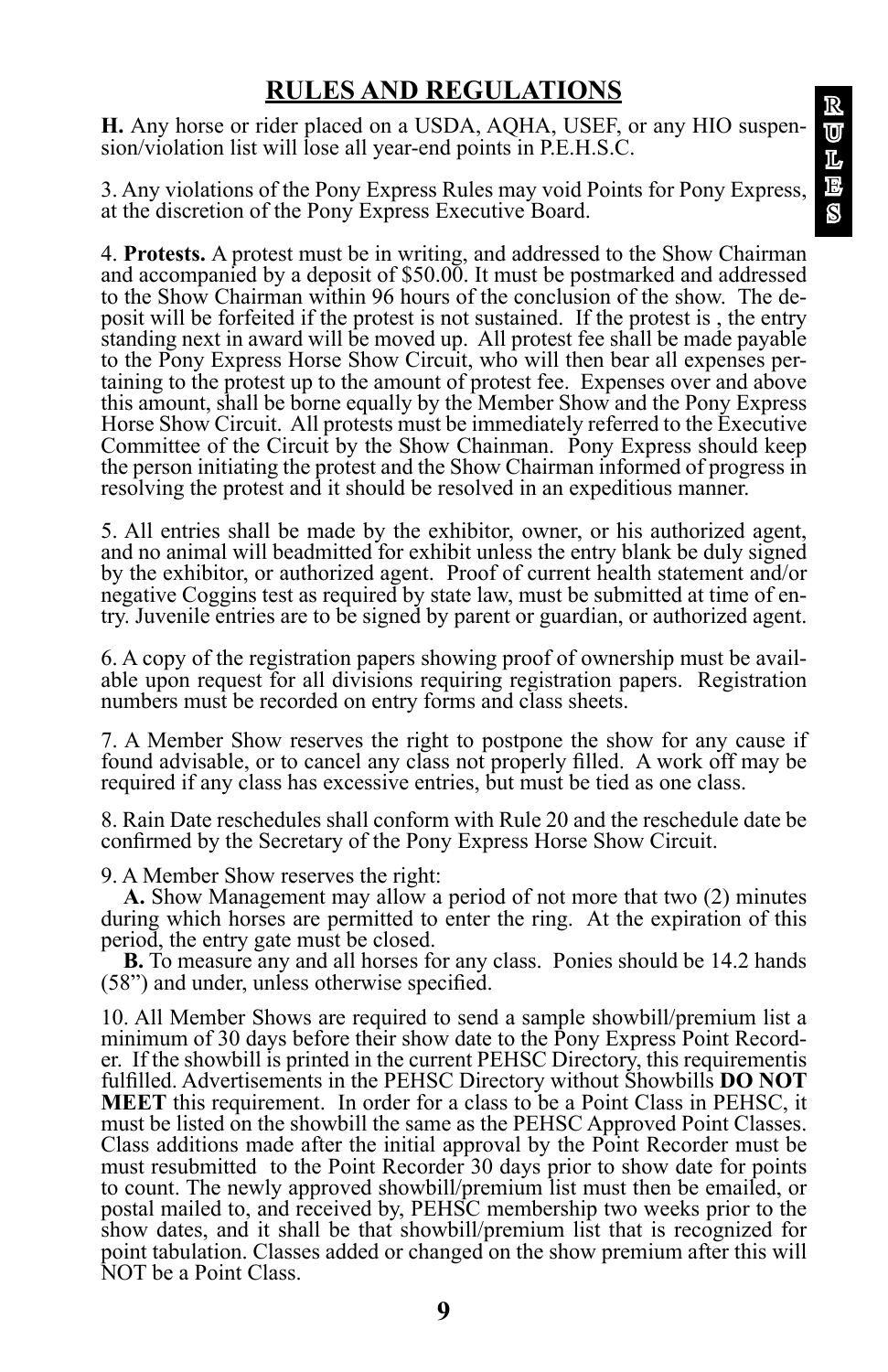11. Each show must have at least 5 of it's classes as point classes. In the case where several classes meet the requirement for one approved class (such as a breed halter class split by mares, geldings and stallions) those classes cumula- tively will count as one approved class to meet this criteria.

12. All Member Shows must have a copy of the class sheets in the hands of the PEHSC Point Recorder within 10 working days after their show. The *class sheets must be accompanied by their showbill, and the Judges cards attached.* There will be a \$25 fine if the results are not received within the 10 working days. Arrangements can be made with the Point Recorder to download the results from a PDF or Web file, however a fee for printing will be charged to the member show.

13. All classes offered shall list AT LEAST FIVE (5) places. *Judge should list (2) additional reserve placings on their Judges Card.*

14. All Member shows, it is "suggested" you provide a farrier. It is "suggested" that a Veterinarian be on call at all member shows. *It is strongly suggested that qualified medical personnel (i.e. EMT or Paramedic, be present during all scheduled performances. (From the announced show time to the last class of the show). Check with your choice of Show facility for their requirements.*

15. An exhibitor is entitled to request a Timeout in order to repair broken equip- ment, replace a shoe, or rectify a similar condition for a period stipulated by current USEF or breed association rules, whichever apply.

16. A horse or pony may not compete as a horse in one class and a pony in an- other class at the same show. A Pony is 14.2 hands (58"), and a horse is over 14.2 hands.

17. No stallions may be shown in Junior Exhibitor Classes, or Beginner Rider classes.

18. No horse may be shown in Amateur Owned, Trained, and Shown Classes which has been ridden, or trained by a professisonal within the time period spec- ified by breed association rules.

19. Each Pony Express Circuit horse show must be conducted in accordance with Horse Rule S-2543, Horse Protection Act of 1970, signed into law by the President of the United States.

20. The same type Member Shows (defined as 5 of same classes in the show) may be held on the same date if the show sites are at lease 50 miles apart.

From year to year member organizations will have first priority for their regular weekend or days in the coming year provided dates are comfirmed by the roll call at the Pony Express show date confirmation meeting. If confirmation is done prior to the show date meeting it shall be by written notification to the Pony Express President and Secretary.

The member organization relinquishes claim to those dates for the coming year by failure to use chosen show dates without due cause as accepted by the Pony Express Board of Directors. Written notification of cancellation shall be sent to the Pony Express President and Secretary.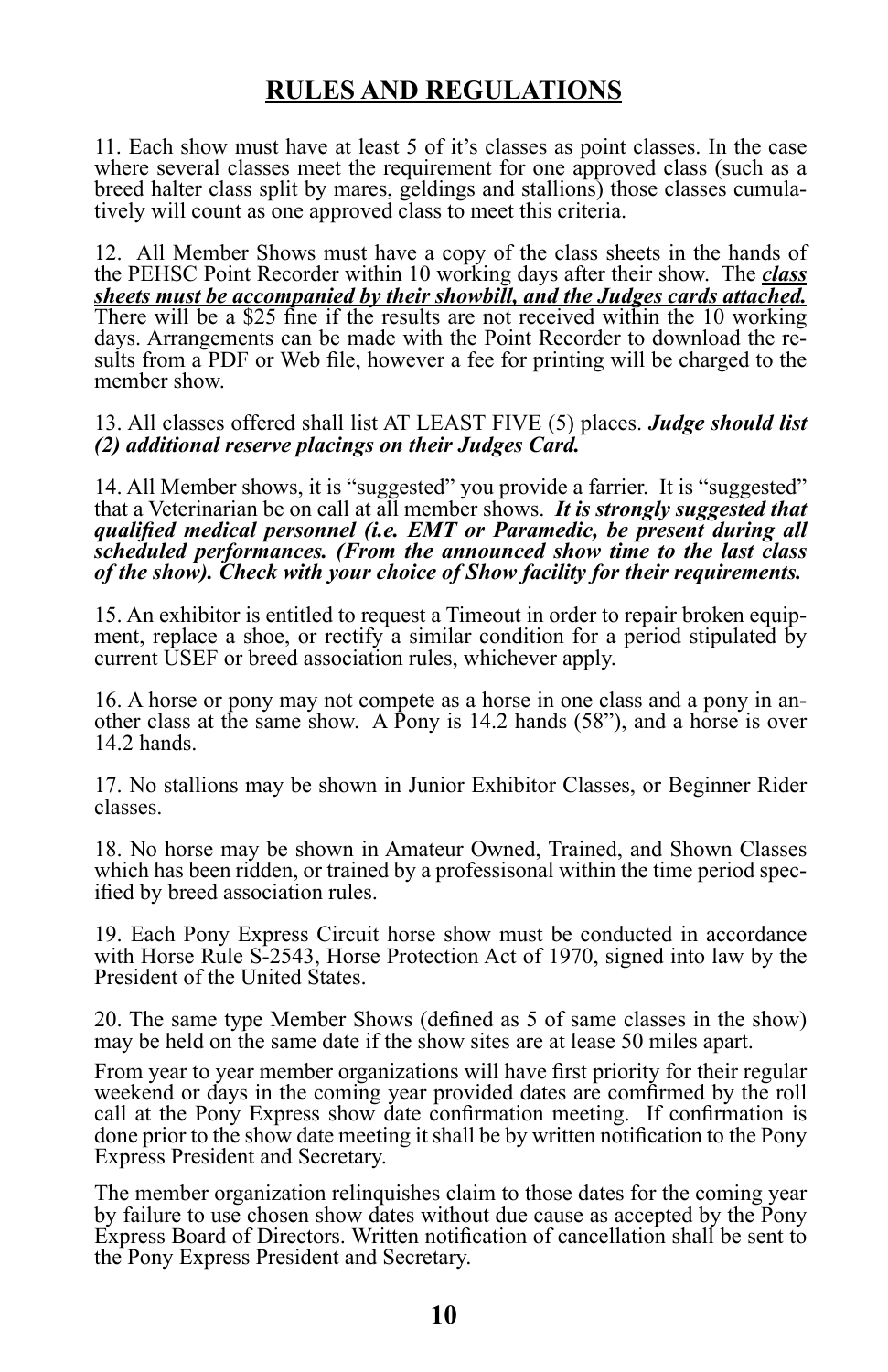21. The Ringmaster and all show personnel in center ring should stay at least 10 feet from the judge - not talking except for instructions. The Ringmaster must fications. The Ringmaster shall assist the judge by giving instructions to exhibitors directly and via the announcer, and will maintain order and safety within the arena. The Ringmaster shall not judge, or in any way, influence and judging situation. The judge must mark and sign their class cards.

22. No person can judge more than two (2) Pony Express Circuit Shows per sea- son, *but may NOT judge the same show two (2) consecutive years.* 

23. No person can DQP more than two (2) Pony Express Circuit shows per season.

#### **24. Point System and Year-End Awards**

**A.** Nominations must be made on the official PEHSC Nomination form and must be complete. Nominations not made at the Spring Kick-Off meeting MUST BE MAILED to the TREASURER, and must be POSTMARKED BEFORE the date of the first show for which points will count. Appropriate fees must be included. Copies of registration papers and amateur cards should accompany the nomination form. All forms and fees should be sent to the Treasurer.

#### *Points will count at a show as long as nomination forms are filled out, paid, and given to a PEHSC Executive Committee member prior to the start of the show. They will date and time stamp the forms and give them to the Treasurer.*

**B.** Nominator must indicate the division *and class as listed on the "Approved Class List" for which the nomination is being made. Each Exhibitor will pay nomination and membership fees as set per equidae (horse), or Equitation Rider/Rider. Riders showing nominated horses (in order for points to count for nominated horse), Horse Owners and ALL Riders of the nominated Horse must also be a Member. (Per class, per year, for points to count) toward Year-End Pony Express Horse Show Circuit Awards.*

**C.** Points will count forward from one day following the POSTMARK DATE of the nomination or from the Spring Kick-Off date.

**D.** Points will be given in approved classes (See Approved Class List) providing two (2) shows in the circuit hold the same class. To be eligible for annual awards, an equdae or Equitation Rider/Rider. To qualify for year-end awardsmust show in Two (2) Pony Express shows. Each Nominated Exhibiror or Equdae shall be awarded 1 point for being entered, shown, and judged in a class. This is a qualifying point. Refer to the Point System page 26 in the PEHSC directory for details on points given.

**E.** Junior Exhibitors are defined as those exhibitors who have not reached their 18th birthday by December 1st of the current year.

**F.** If the Point Recorder does not timely recieve the completed Point Record form, the Circuit shall not be held responsible for incomplete point recording. Deadline for the complete Point Record formst to be in the hands of the Point Recorder is to be determined by the Executive Board and published on the Point Record form. 25. Rule or Class changes should be submitted in writing to the Secretary at least 14 days prior to the annual Rules and Class Change meeting. Notification can then be made to all directors before the meeting. Failure could result in tabling the vote until the next meeting.

26. Any rules not covered by the Pony Express Horse Show Circuit rules shall